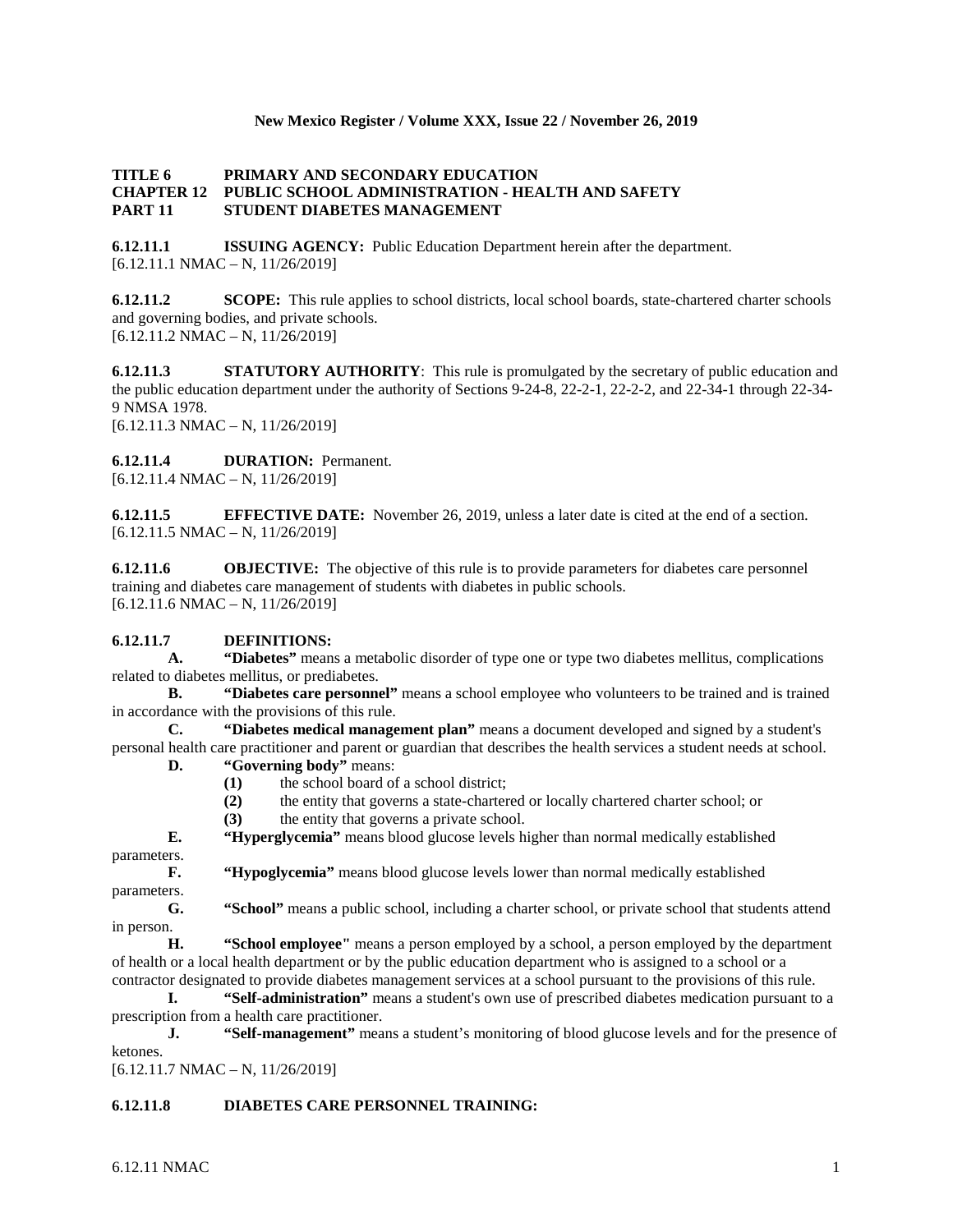**A.** Each governing body shall ensure annual diabetes training programs are provided to all school nurses and diabetes care personnel. Training content for the annual diabetes training program, at a minimum, shall include:

**(1)** identification and treatment of hyperglycemia and hypoglycemia;

**(2)** appropriate actions to take when blood glucose levels are outside the target ranges indicated by a student's diabetes medical management plan;

**(3)** understanding interpretation of health care practitioner instructions regarding diabetes medication drug dosage, frequency, and manner of administration;

**(4)** performance of finger stick blood glucose testing and ketone testing and recording of

**(5)** administration of glucagon and insulin and recording of results;

**(6)** administration of glucagon and insulin through the insulin delivery system;

**(7)** recognizing diabetes-related complications that require emergency assistance; and

**(8)** recommended schedules for food intake, the effect of physical activity upon blood glucose levels, and appropriate actions to be implemented in the case of a schedule disruption.

**B.** Each governing body shall ensure a minimum of two school employees, at each school attended by a student with diabetes, receive the training outlined in this rule.

**C.** Each governing body shall not require that diabetes care personnel be health care practitioners.

**D.** If at any time fewer than two school employees are available to be trained at a school, the principal or other school administrator shall distribute to all staff a written notice stating that the school is seeking volunteers to serve as diabetes care personnel. This notice shall inform staff of the following:

**(1)** the school is required to provide diabetes care to one or more students with diabetes and is seeking personnel willing to be trained to provide that care;

**(2)** the tasks to be performed by diabetes care personnel;

**(3)** participation is voluntary and no school, school district or governing body will take action against any staff member who does not volunteer to be designated;

**(4)** training will be provided to employees who volunteer to provide care; and

**(5)** the contact information of the person whom staff should contact in order to volunteer to be diabetes care personnel.

**E.** Annual diabetes training programs shall be provided by the school nurse if the school has a licensed school nurse or by a licensed health care practitioner with expertise in diabetes.

**F.** Each governing body shall also ensure annual training is provided to all school personnel with a primary responsibility for supervising a student with diabetes during some portion of the school day that includes bus drivers responsible for transporting a student with diabetes. Training for these individuals must include:

**(1)** recognition of hyperglycemia;

**(2)** recognition of hypoglycemia; and

**(3)** actions to take in response to diabetes-related emergency situations.

[6.12.11.8 NMAC – N, 11/26/2019]

results;

### **6.12.11.9 DIABETES MEDICAL MANAGEMENT PLAN:**

**A.** The parent or legal guardian of the student with diabetes who seeks diabetes care while at school shall submit a diabetes medical management plan to the school.

**B.** Each school that receives a diabetes medical management plan shall review and implement the plan.

[6.12.11.9 NMAC – N, 11/26/2019]

### **6.12.11.10 SCHOOL DIABETES CARE:**

**A.** Each governing body shall ensure that all students diagnosed with diabetes receive appropriate and necessary diabetes care as specified in the student's diabetes medical management plan.

**B.** In accordance with a student's diabetes medical management plan, a school nurse, or in the absence of a school nurse, diabetes care personnel shall perform diabetes care functions that may include:

**(1)** checking and recording the student's blood glucose or ketone levels and assisting the student with recording these levels;

- **(2)** responding to blood glucose levels that are outside of the student's target range;
- **(3)** administering glucagon and other emergency treatments as prescribed;
- **(4)** administering insulin or assisting a student in administering insulin;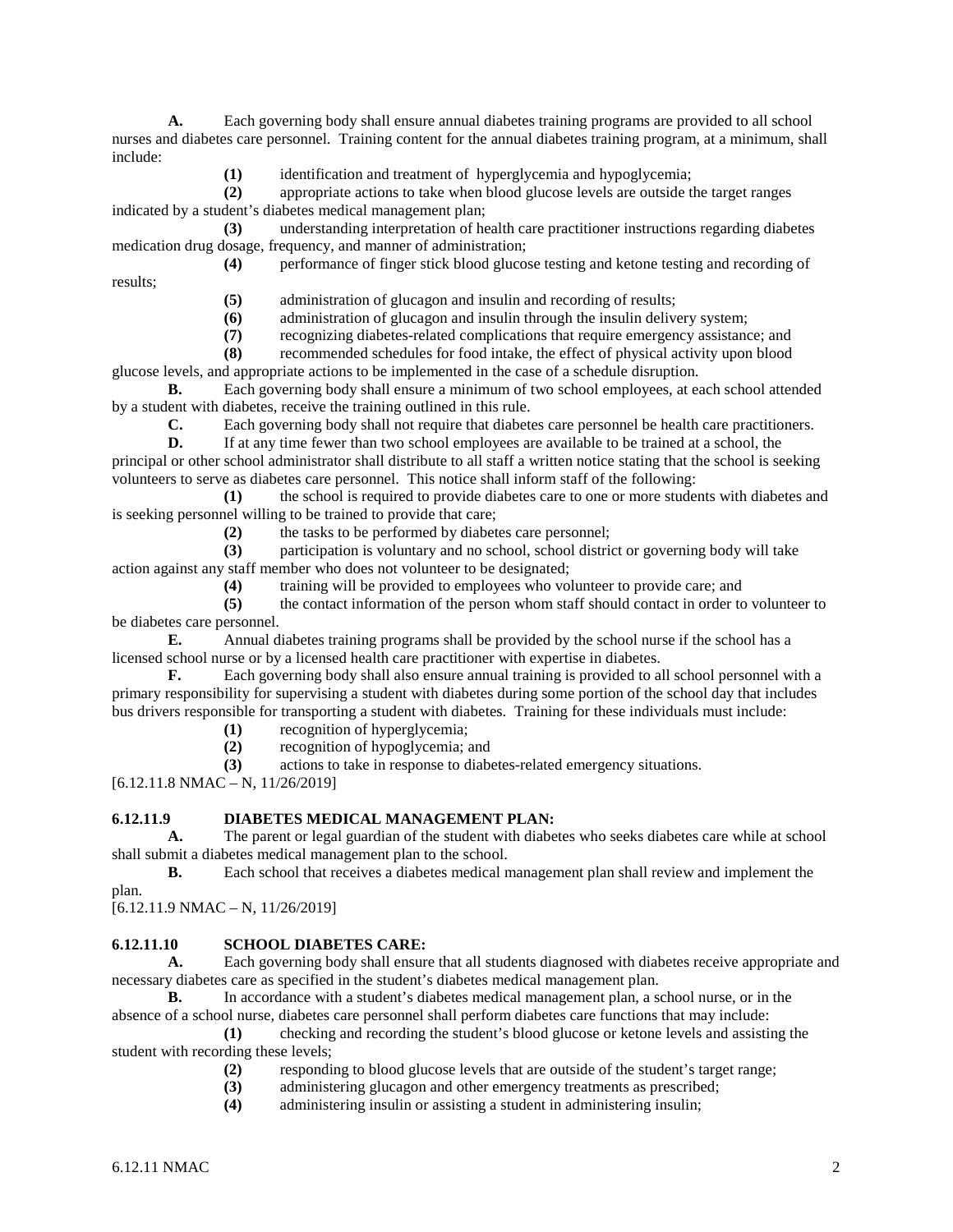- **(5)** providing oral diabetes medications as prescribed; and
- **(6)** following instructions regarding meals, snacks and physical activity.

**C.** A school nurse or at least one diabetes care personnel shall be at each school where a student with diabetes is attending and shall be available to provide care to each student with diabetes pursuant to this rule during regular school hours, all school-sponsored activities, trips, extended offsite school-sponsored excursions,

extracurricular activities where a student with diabetes is a participant, and on buses where the bus driver has not been trained in diabetes care and a student with diabetes is a passenger.

 $[6.12.11.10 NMAC - N, 11/26/2019]$ 

# **6.12.11.11 SCHOOL ASSIGNMENT: DIABETES CARE PROVISION:**

**A.** Students diagnosed with diabetes shall attend the school they would otherwise attend if they were not diagnosed with diabetes, and the diabetes care specified in the student's diabetes medical management plan shall be provided at the student's school.

**B.** Each governing body shall not restrict a student diagnosed with diabetes from attending any school on the basis that;

- **(1)** the student is diagnosed with diabetes;
- **(2)** the school does not have a full-time school nurse; or
- **(3)** the school does not have trained diabetes care personnel.

**C.** A school shall not require nor compel parents or guardians to provide diabetes care for a student with diabetes at school or school-related activities.

**D.** Each governing body may allow a parent or guardian to volunteer to assume the official responsibility of diabetes care for a student diagnosed with diabetes should the parent or guardian be attending a school sponsored activity, trip, extended offsite excursion, or extracurricular activity in which the student with diabetes is participating.

[6.12.11.11 NMAC – N, 11/26/2019]

## **6.12.11.12 DIABETES SELF-MANAGEMENT:**

**A.** Upon written request of a parent or guardian of a student with diabetes and authorization by the student's diabetes medical management plan, and upon demonstrated proficiency, a student shall be permitted to:

**(1)** perform self-management blood glucose monitoring to check blood glucose and ketones;

**(2)** administer prescribed medication for the treatment of diabetes including the self-

administration of insulin through the insulin delivery system that the student uses as determined in the student's diabetes medical management plan;

- **(3)** treat hyperglycemia as determined in the student's medical management plan; and
- **(4)** treat hypoglycemia as determined in the student's diabetes medical management plan.

**B.** A student with diabetes shall be permitted to self-manage in any area of the school or school grounds.

**C.** A student with diabetes shall be permitted to possess on the student's person at all times all necessary supplies and equipment to perform these monitoring and treatment functions.

**D.** If a student's parent or guardian or the student requests, the student shall have access to a private area for performing diabetes care tasks.

**E.** Each governing body shall develop written policies or procedures to address safe storage of medical supplies and for the safe and appropriate storage of diabetes medication.  $[6.12.11.12 NMAC - N, 11/26/2019]$ 

### **6.12.11.13 ENFORCEMENT AND REPORTING:**

**A.** A student with diabetes and the student's parent or guardian may submit a written administrative complaint, via e-mail or via mail, to the secretary or secretary's designee containing a statement of the facts on which the complaint is based specific to any school or governing body that fails to meet its obligations to train school personnel to provide diabetes care, or to permit self-management of diabetes per the Student Diabetes Management Act. The secretary or secretary's designee may require additional documentation to be provided by the parent or guardian, school district or charter school before responding to the complaint. Such additional documentation, if requested, shall be due within 10 days of the request. The secretary or secretary's designee, at the secretary's discretion, may require a hearing to be conducted within 60 days of receipt of the complaint or additional documentation, whichever is later, and to include a representative of the school district or charter school, before the secretary or secretary's designee. The secretary or the secretary's designee shall provide a written response with a